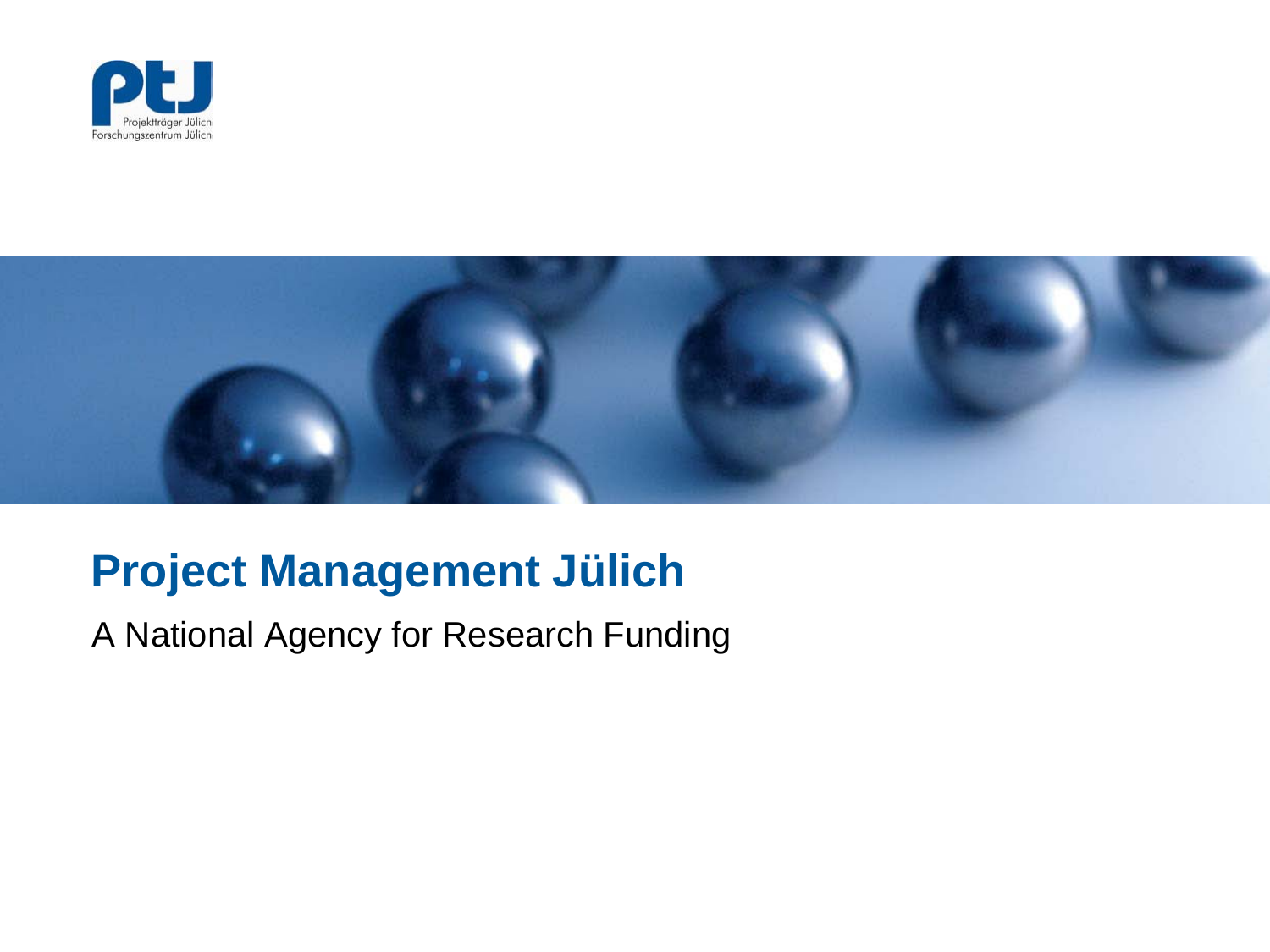## **About Project Management Jülich**

- Staff of around 340 colleagues
- 8 divisions
- Central Management, Planning and Controlling
- Staff Function Communication and Quality Management
- Offices in Jülich, Berlin and Rostock-Warnemünde
- BMBF Funding Information Centre
- A largely independent unit within the Research Centre Jülich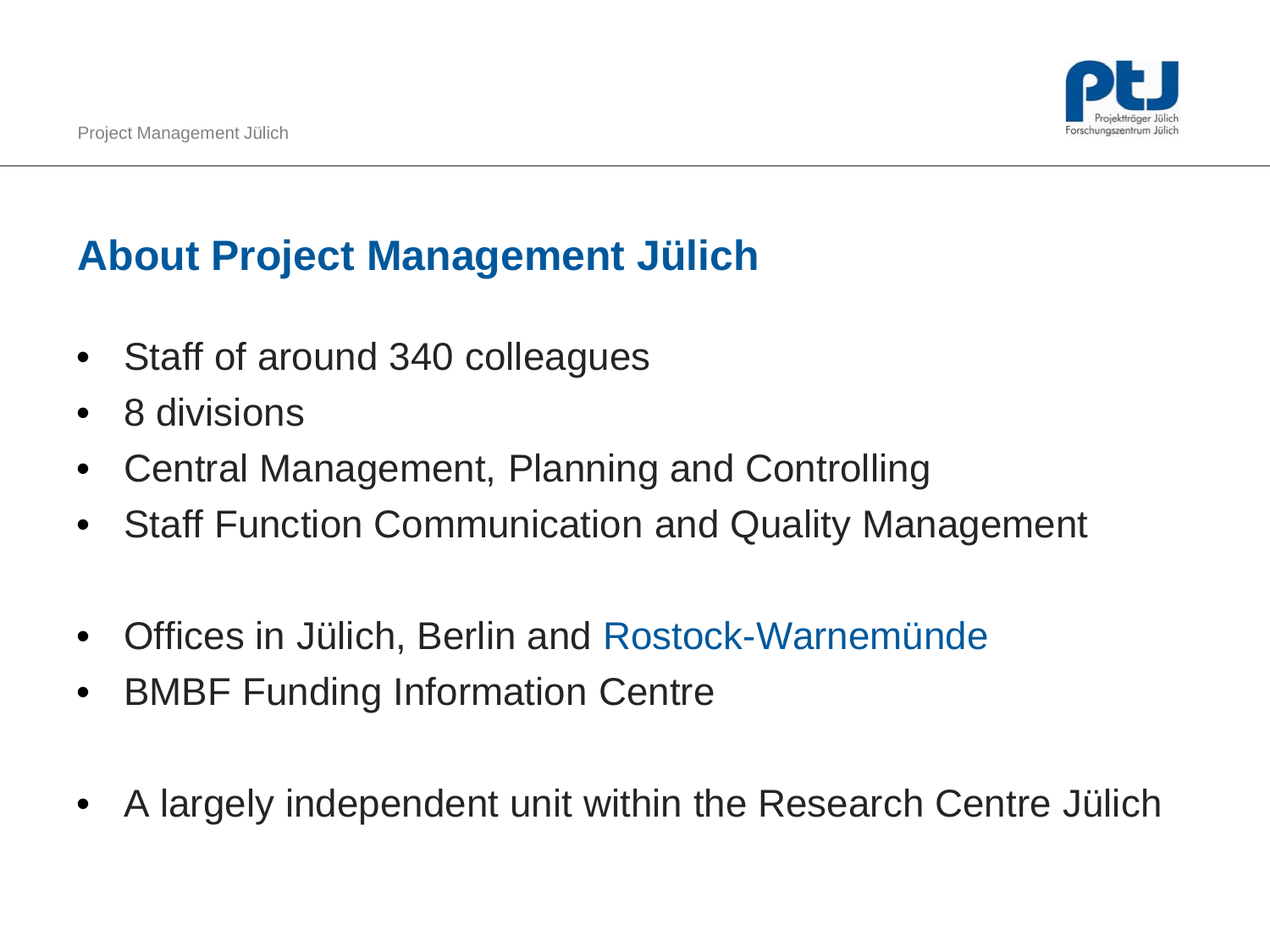# **Fields of Work**

- Biotechnology
- Energy Research
- New Materials
- Environment and Sustainability
- Marine and Polar Research, Geotechnologies
- Navigation and Marine Technology
- Basic Research in Natural Sciences
- Technology Transfer and Business Start-up
- Regional Technology Platforms
- European Research Management
- International Cooperation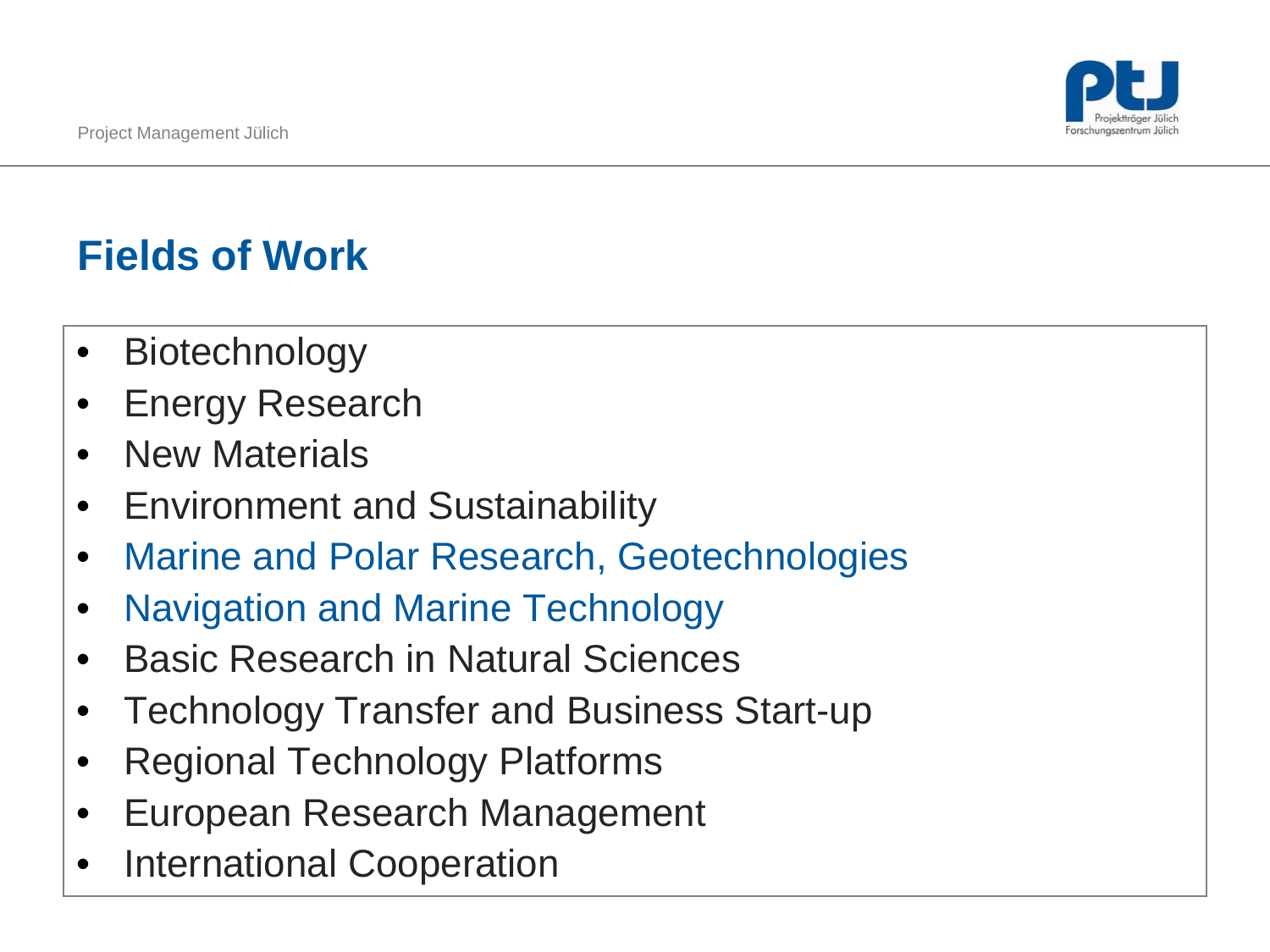

Project Management Jülich

#### **Rostock-Warnemünde – PtJ/MGS**



**Scientific and administrative project support for the Federal Ministry of Science and Education (BMBF) as well as Federal Ministry of Economics and Technology (BMWi) and the state Mecklenburg-Vorpommern**

- **•** National contact point for the EU
- Foci: Marine and Polar Research, Geosciences, Shipping and Marine **Technologies**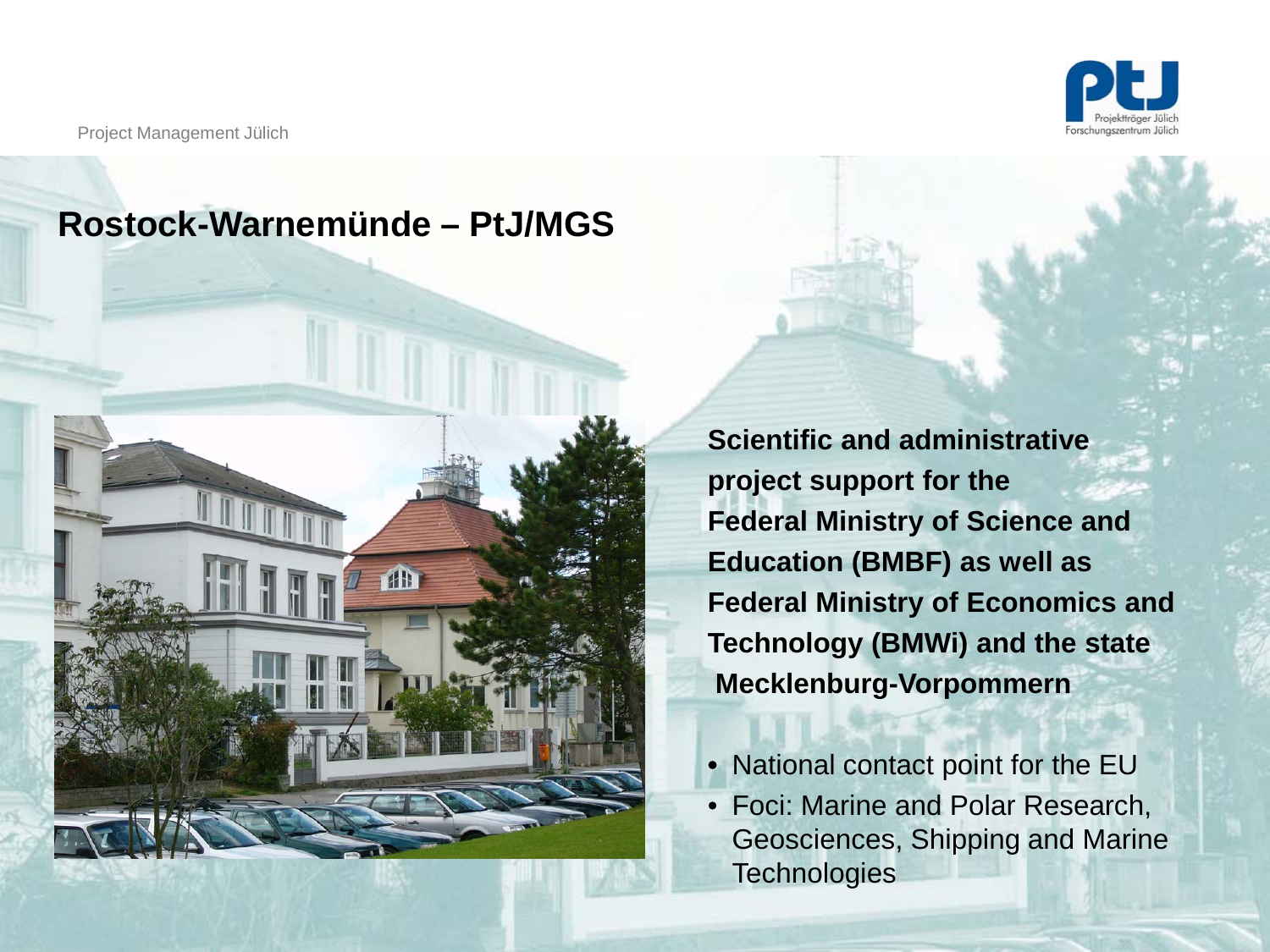# **About MGS**

- was founded in 1991 in Rostock-Warnemünde,
- 31 employees (14 scientific personnel),
- assist approximately 425 scientific projects
- total budget in 2006 of roundabout 77 Million Euro, divided into 63.7 Million Euro - Marine, Polar and Geosciences and 13.2 Million Euro – Shipping and Marine Technology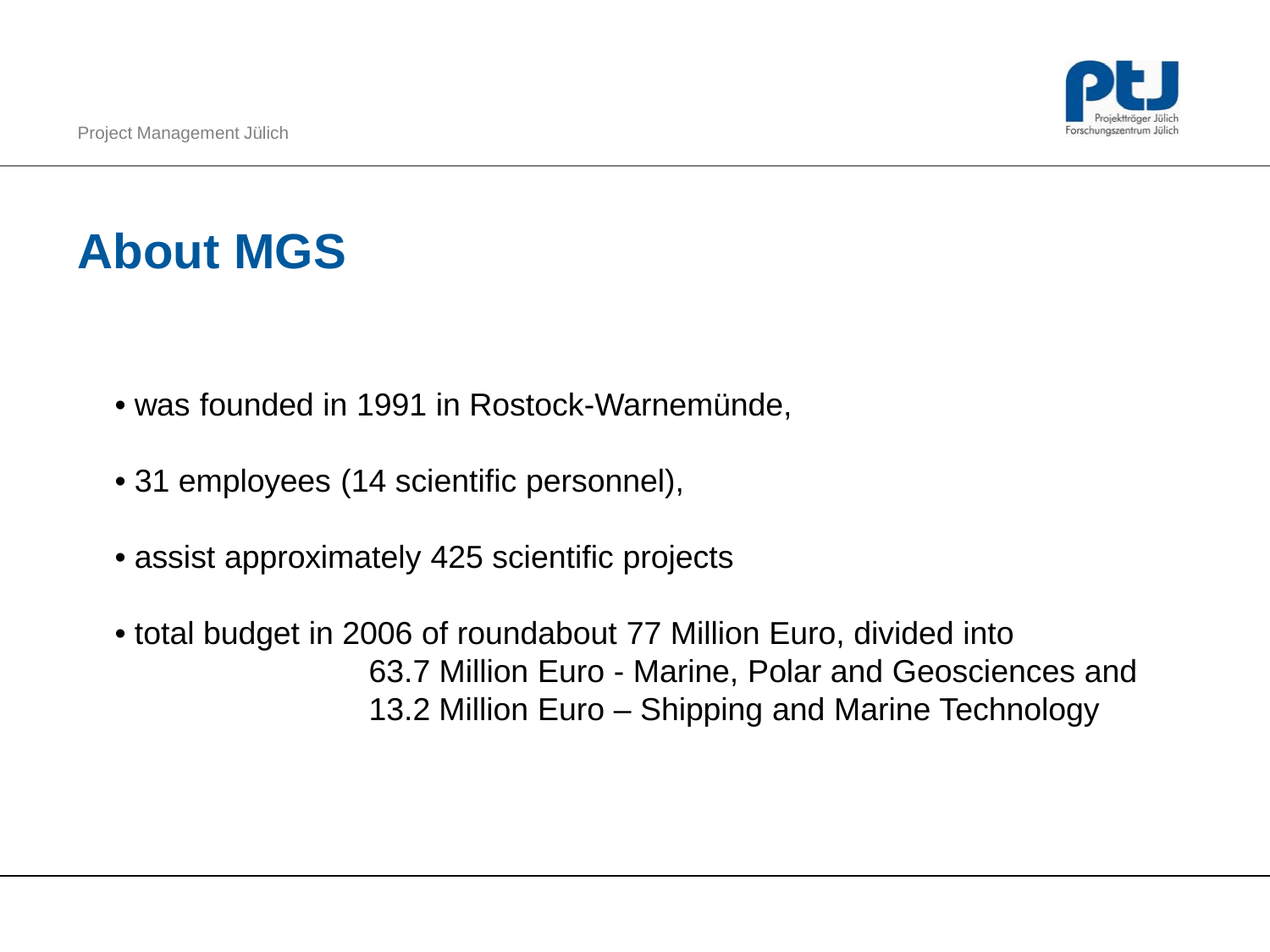# **Activities of MGS**

- provide scientific and financial support for research,
- give assistance to the ministries regarding new concepts, programmes and strategies,
- prepare and implement governmental programmes (including preparation of calls, programme evaluations, etc.),
- give advice to potential applicants seeking support,
- make technical and scientific control of projects (national, EU),
- control the application respectively use of the project outcomes,
- responsible for planning the cruises of the research vessel SONNE

#### **Running infrastructure is not an activity of our Organisation**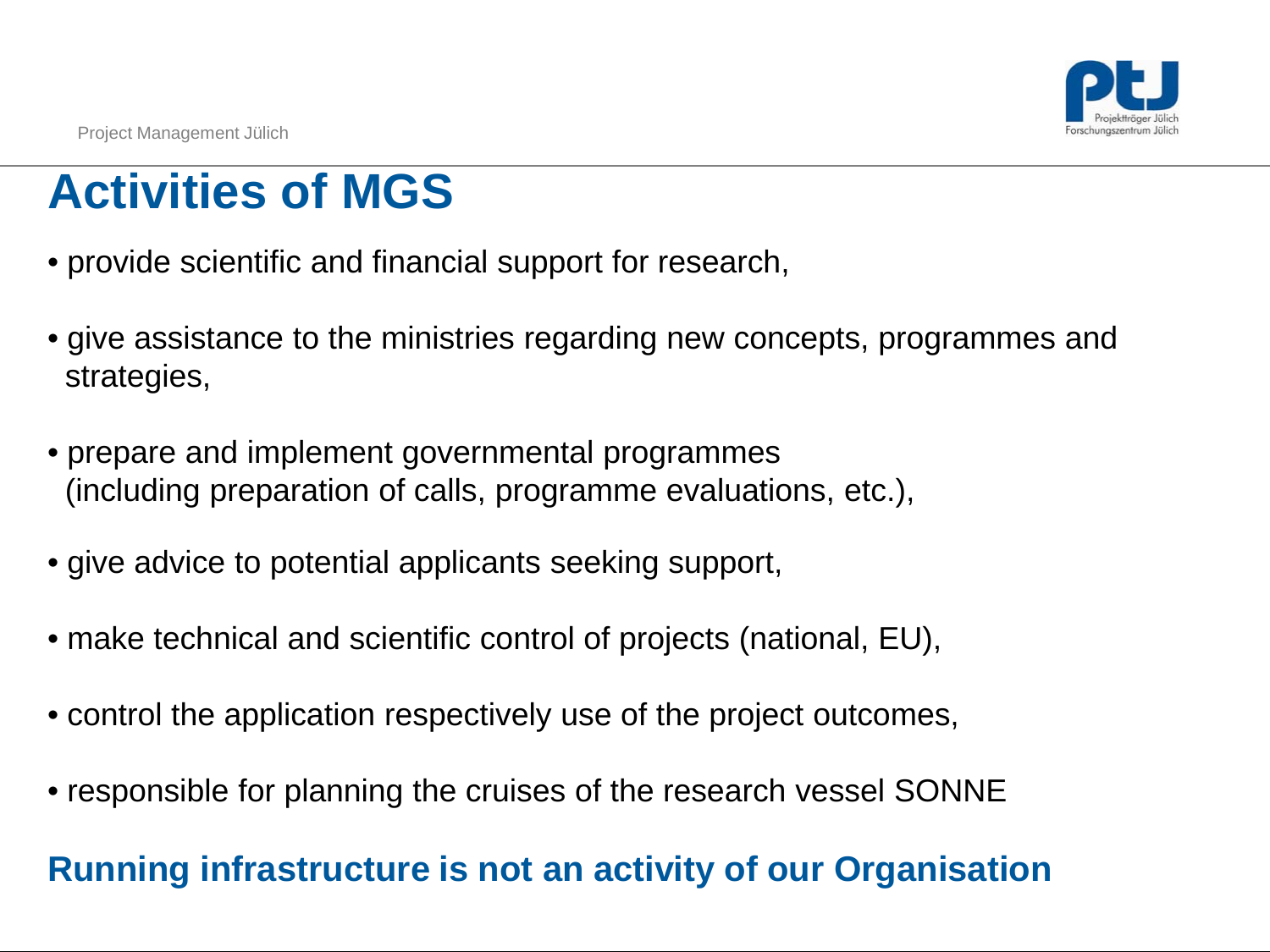

#### **Who runs marine technical equipment in Germany?**

- AWI (Alfred- Wegener Institute for Polar and Marine Research)
- BGR (Federal Institute for Geosciences and Natural Resources)
- IFM GEOMAR (Leibniz Institute of Marine Sciences at the University of Kiel)
- MARUM (Centre for marine environmental research) at the University of Bremen
- MPI (Max Planck Institute for Marine Microbiology in Bremen)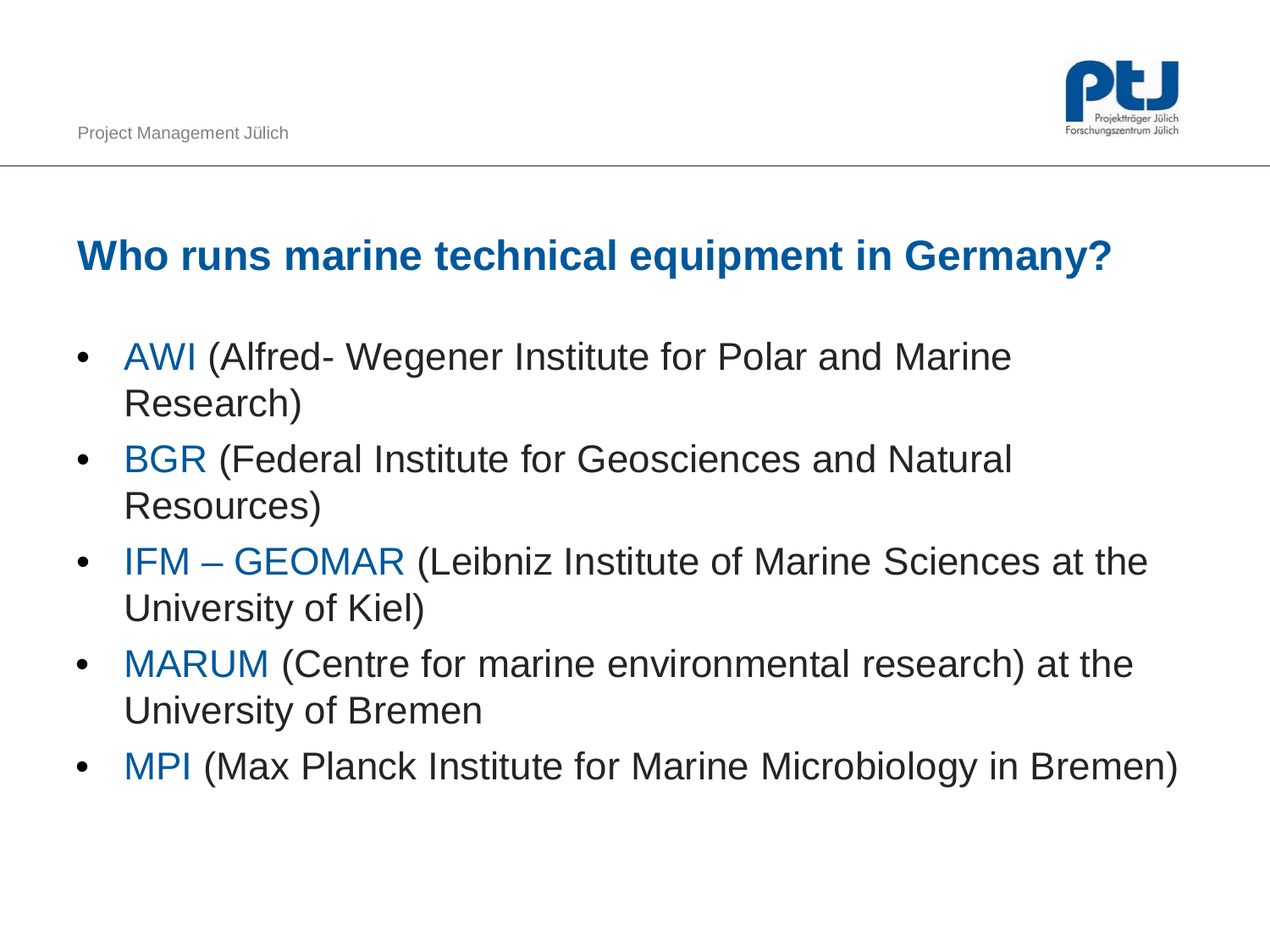

## **Nature of the Institutes and their mobile technical equipment**

#### **AWI**

- The AWI is one of 15 members of the Helmholtz Association and concerned with studying the poles, the oceans and the climate. The AWI has a about 778 staff and its head office in Bremerhaven. It also maintains a Research Institute in Potsdam (Forschungsstelle Potsdam), a Biological Institute on Helgoland (Biologische Anstalt Helgoland - BAH) and a Tideland Station on Sylt (Wattenmeerstation Sylt)
- Equipment: 30 ocean bottom seismometers (OBS); 3 GI Gun, 8 G guns, 1 Bolt PAR CT800; Streamersystems: a) Prakla Streamer 800 m active length (96 channels, 6,25 m group distance) und b) Prakla Streamer 100 m active length (48 channel, 2,08 group distance); AUV (– 3000m) manufactured by Bluefin Robotics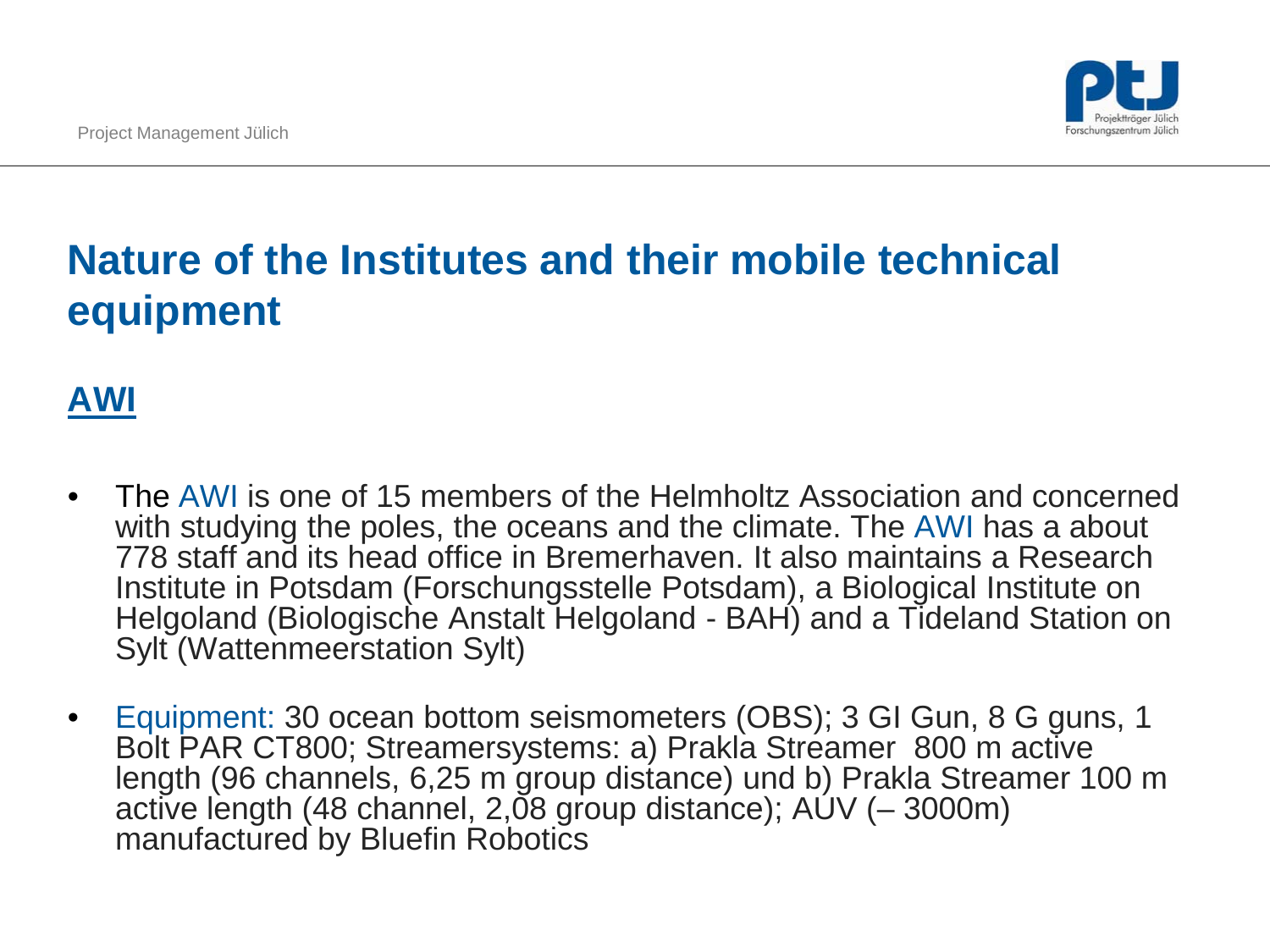

## **BGR**

- BGR (Federal Institute for Geosciences and Natural Resources) is the central geoscientific authority providing advice to the German Federal Government in all geo-relevant questions. It is subordinate to the Federal Ministry of Economics and Technology (BMWi). The BGR is committed to sustainable use of natural resources and protection of the human habitat. As a neutral institution feeling responsible for the future it advises ministries and the European Community and act as partners in industry and science. The leading motive of the daily work is "*Improvement of Living Conditions by Sustainable Use of the Geo-Potentials"*
- Equipment: Magnetometer, Gravimeter, Heat Flow measurement unit, Autoclav- Piston Corer; 2 x 8 G Guns (3100 in3); Digital Streamer System Syntrak 960 (Active Length 3000 m, 120 channels)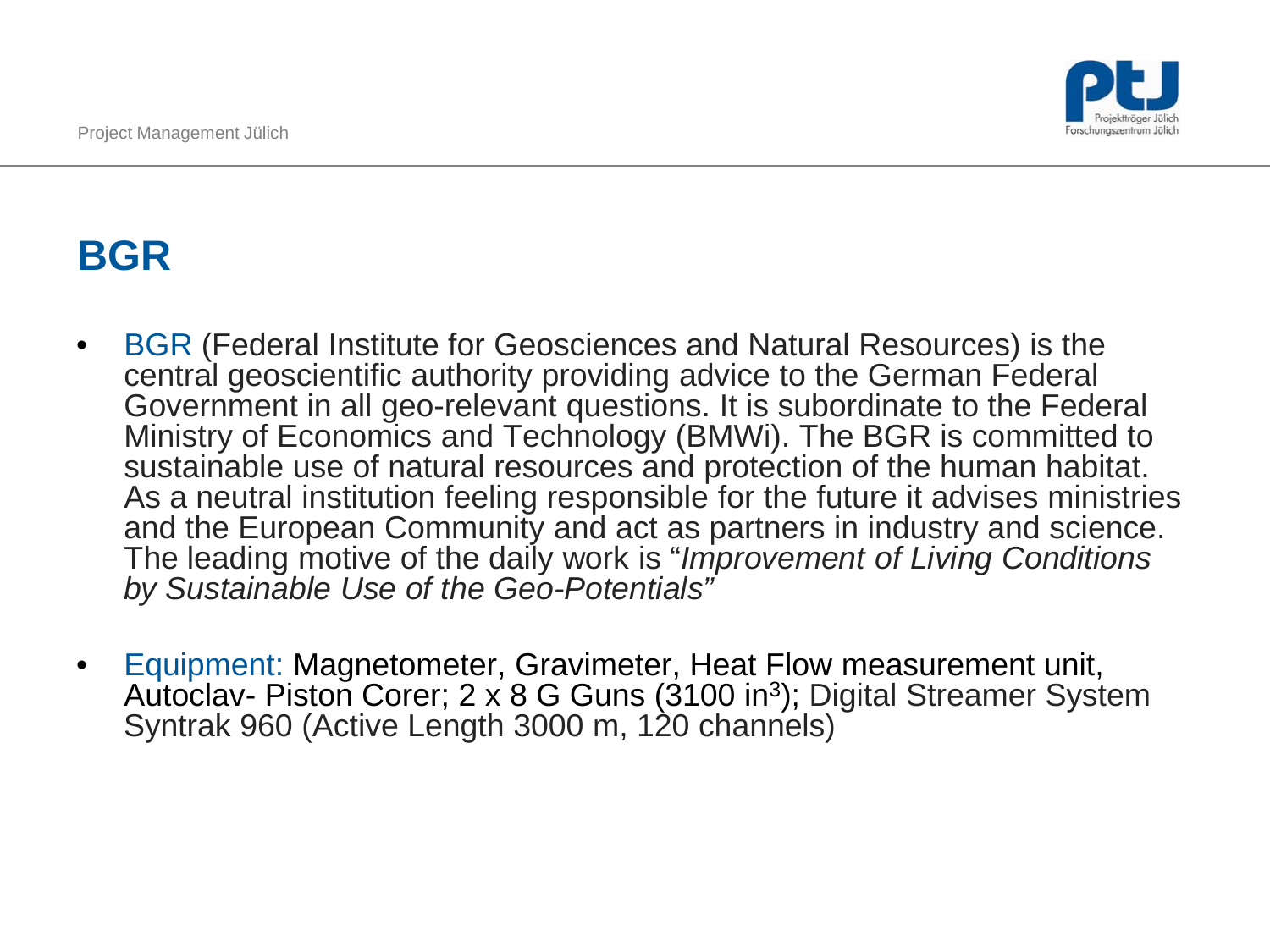#### **IFM - GEOMAR**

- The IFM-GEOMAR is one of 84 non university research institutes of the Leibniz association. The institutes' mandate is the interdisciplinary investigation of all relevant aspects of modern marine sciences, from sea floor geology to marine meteorology. Research is conducted worldwide in all oceans. About 420 people are working at two sites in Kiel.
- Equipment: about 80 OBS/OBH, 1 GI Gun (up to 355 in<sup>3</sup>), 2 x G Gun (380 in<sup>3</sup>), 2 x G Gun (250 in<sup>3</sup>), 4x2 G Gun (520 in<sup>3</sup>), 3 x 32l BOLT; Deep Tow Side Scan, Deep Tow Streamer (MC), Posidonia; Submersible "JAGO"; KIEL 6000 ROV (QUEST of Schilling Robotics LLC) -6000 m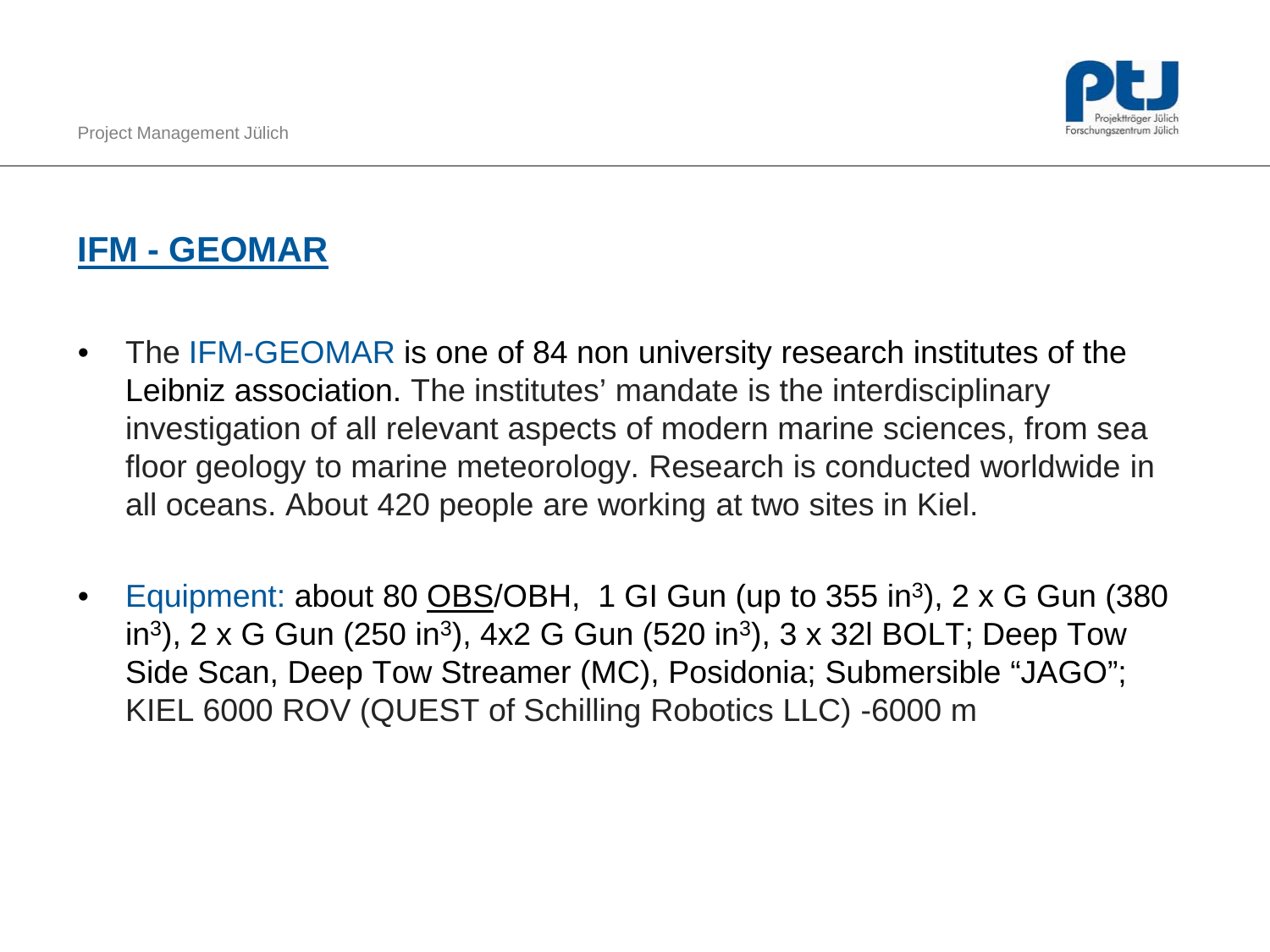

## **MARUM**

- MARUM, the Center for Marine Environmental Research integrates a wide variety of expertise from multiple research institutes, thus optimally exploiting Bremen's potential. It aims at unravelling the role of the oceans in the Earth's system by employing state-of-the-art methods. It examines the significance of the oceans within the framework of global change, quantifies interactions between the marine geosphere and biosphere, and provides information for a sustainable use of the ocean.
- Equipment: MeBo drill rig (max. 50 m cores, 2000 m); ROV's: QUEST (4000 m), CHEROKEE (1000 m), AUV (based on the established design of the EXPLORER Marine Science AUV); MOVE (Moving Lander - a vehicle that can move autonomously on the ocean floor employing a wheel or a caterpillar traction system, operating time: - 9 months, radius: 1 km, 6000 m)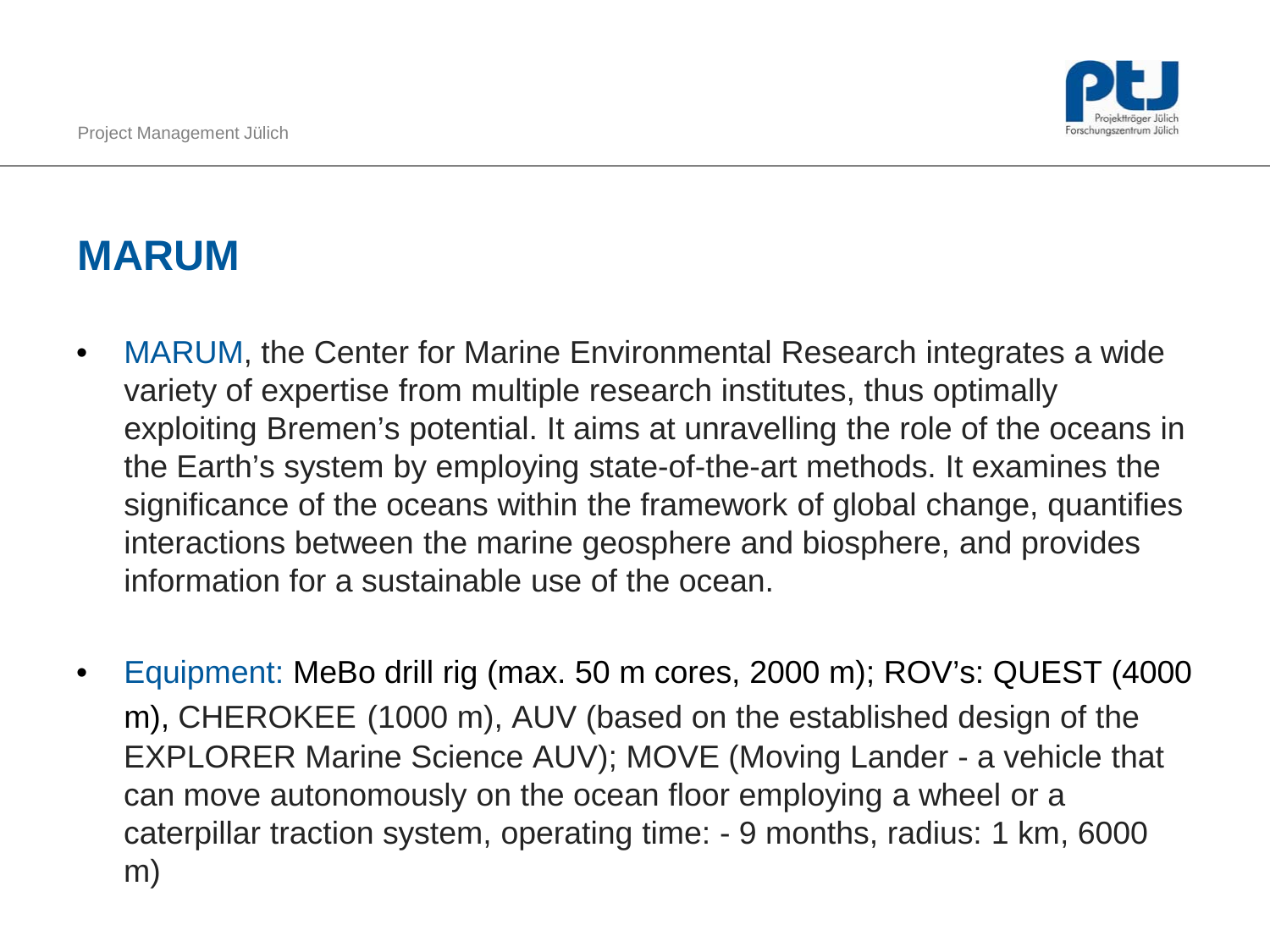

#### **MPI**

- MPI is a member of the Max Planck society. The research institutes of the Max Planck Society perform basic research in the interest of the general public in the natural sciences, life sciences, social sciences, and the humanities. In particular, the Max Planck Society takes up new and innovative research areas that German universities are not in a position to accommodate or deal with adequately. These interdisciplinary research areas often do not fit into the university organization, or they require more funds for personnel and equipment than those available at universities.
- Equipment: ROV operated systems and autonomous lander